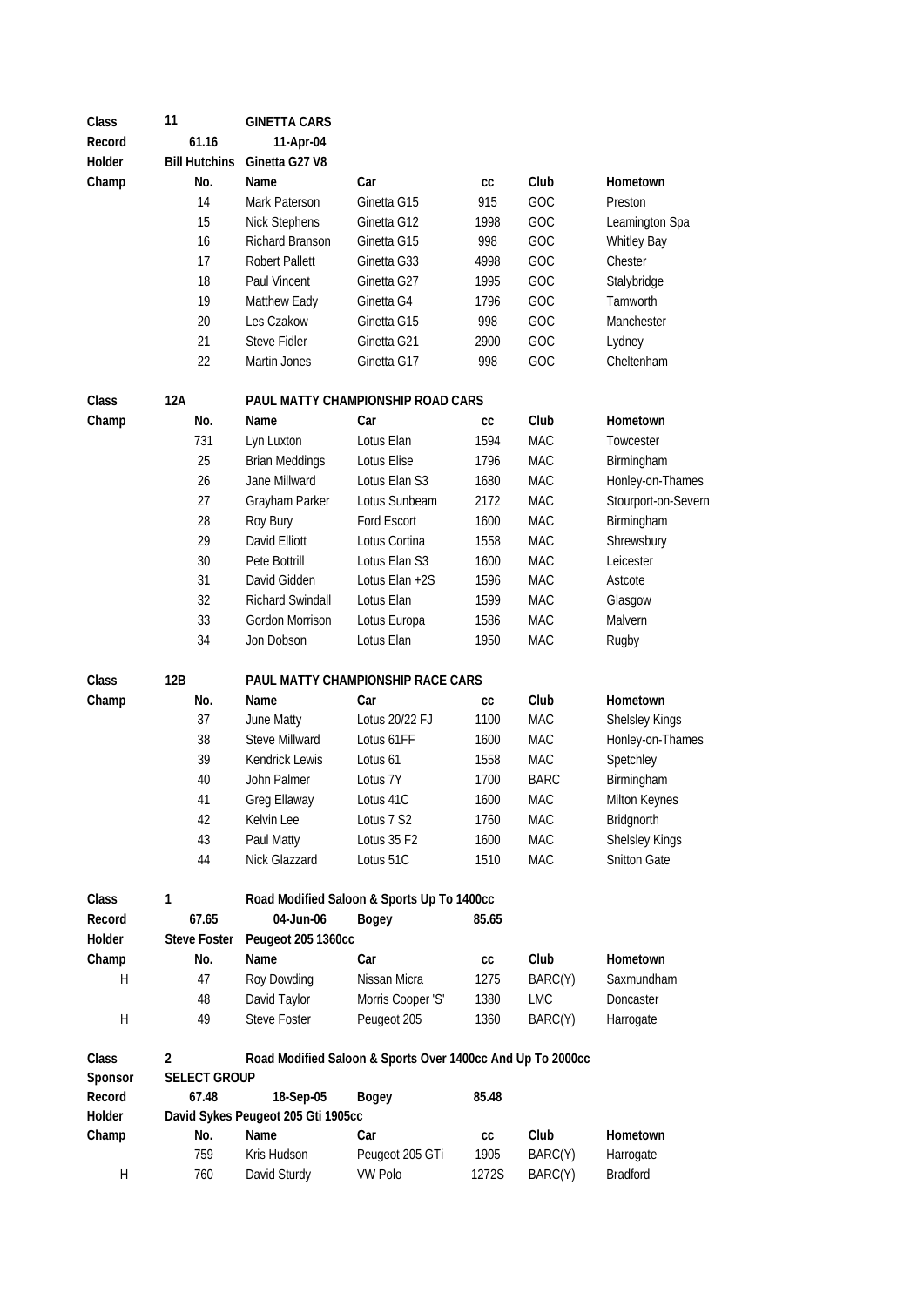|             | 50                     | Rob Lawrie                         | Fiat X19                                    | 1298T | BARC(Y)                   | Menston                |
|-------------|------------------------|------------------------------------|---------------------------------------------|-------|---------------------------|------------------------|
|             | 51                     | Peter Spencer                      | Ford RS2000                                 | 1998  | BARC(Y)                   | Shipley                |
|             | 52                     | <b>Andrew Hewitt</b>               | Peugoet 306                                 | 1995  | BARC(Y)                   | Davntry                |
|             | 53                     | Chris Green                        | <b>MGA</b>                                  | 1588  | BARC(Y)                   | <b>Burley Woodhead</b> |
| H           | 54                     | Michael Hartley                    | Peugeot 205                                 | 1905  | BARC(Y)                   | <b>Birstall</b>        |
| H           | 55                     | Steve Mitchell                     | Citroen Saxo                                | 1600  | BARC(Y)                   | Huddersfield           |
|             | 56                     | <b>Tim Oliver</b>                  | Rover 218                                   | 1800  | <b>WIGTON</b>             | Penrith                |
| Η           | 57                     | James Walsh                        | Renault Clio                                | 1998  | BARC(Y)                   | Blackburn              |
| Н           | 58                     | Mike Baxter                        | Renault Clio                                | 1998  | BARC(Y)                   | Great Harwood          |
|             | 59                     | <b>Richard Easton</b>              | Peugeot 205 GTi                             | 1905  | BARC(Y)                   | Ripon                  |
|             | 60                     | <b>Richard Vale</b>                | Renault Clio                                | 2000  | BARC(Y)                   | Brighouse              |
| H           | 61                     | David Marshall                     | Peugeot 205 GTI                             | 1905  | BARC(Y)                   | Nottingham             |
|             | 62                     | James Kerr                         | Peugeot 205 GTi                             | 1928  | BARC(Y)                   | Arthington             |
| H           | 63                     | David Sykes                        | Peugeot 205 GTi                             | 1905  | BARC(Y)                   | Huddersfield           |
|             |                        |                                    |                                             |       |                           |                        |
| Class       | 3                      |                                    | Road Modified Saloon & Sports Over 2000cc   |       |                           |                        |
| Record      | 63.49                  | 4-Jun-07                           | <b>Bogey</b>                                | 81.6  |                           |                        |
| Holder      | Karl Jackson           | Mitsubishi EVO IX RS 2,400 cc      |                                             |       |                           |                        |
| Champ       | No.                    | Name                               | Car                                         | cc    | Club                      | Hometown               |
|             | 64                     | Michael Isherwood                  | Mitsubishi Evo                              | 1998T | BARC(Y)                   | Worksop                |
|             | 65                     | Ponnie Clayton                     | Truimph TR4                                 | 2330  | BARC(Y)                   | Harrogate              |
|             | 66                     | Paul Martin                        | Mitsubishi EVO 6                            | 2300T | BARC(Y)                   | Pocklington            |
|             | 67                     | Graham Booth                       | Porsche 911SC                               | 3000  | <b>PCGB</b>               | Milnthorpe             |
|             | 68                     | Martin Rigney                      | Porsche GT3                                 | 3800  | Sheffield                 | Hope                   |
|             | 69                     | Mike Tate                          | Vauxhall Vectra                             | 1900T | BARC(Y)                   | Hambleton              |
|             | 70                     |                                    | <b>BMW E30 M3</b>                           | 2300  |                           | Wilsden                |
| Н           | 71                     | <b>Richard Pope</b><br>Chris Price | Sierra XR4i                                 | 3700  | BARC(Y)                   | Leeds                  |
|             |                        |                                    |                                             |       | BARC(Y)                   |                        |
|             | 72                     | Kenny Brookes                      | Mitsubishi EVO 5                            | 1997T | BARC(Y)                   | Sheffield              |
|             | 74                     | Richard Archbould                  | Mitsubishi Evo 6                            | 1998T | BARC(Y)                   | Sheffield              |
|             | 75                     | Andrew Archbould                   | Mitsubishi Evo                              | 1998T | BARC(Y)                   | Sheffield              |
|             | 76                     | Karl Jackson                       | Mitsubishi Evo IX                           | 2400  | BARC(Y)                   | Leeds                  |
| Class       | 4                      |                                    | Road Modified Kit, Replica Etc Up To 1700cc |       |                           |                        |
| Record      | 63.14                  | 19-Sep-04                          | <b>Bogey</b>                                | 81.14 |                           |                        |
| Holder      | <b>Robert Bellerby</b> | Sylva Striker                      | $1,600$ $cc$                                |       |                           |                        |
| Champ       | No.                    | Name                               | Car                                         | cc    | Club                      | Hometown               |
|             | 783                    | David Golightly                    | Onyx Mongoose                               | 1396  | BARC(Y)                   | Grimsby                |
|             | 79                     | Mike Desmond                       | Caterham 7                                  | 1600  | GOC                       | Cambridge              |
|             | 80                     | Bryan Hartshorne                   | Toyota Mojo                                 | 1600  | <b>CHESTER MC Chester</b> |                        |
| Н           | 81                     | Richard Vaughan                    | Sevaun                                      | 1600  | BARC(Y)                   | <b>Bradford</b>        |
| Н           | 82                     | Geoffrey Barker                    | Westfield SE                                | 1700  | BARC(Y)                   | <b>Bradford</b>        |
|             | 83                     | Ross Burrows                       | Onyk Mongoose                               | 1396  | AUTO66                    | Grimsby                |
|             | 84                     | Paul Gibson                        | Caterham 7                                  | 1700  | BARC(Y)                   | North Ferriby          |
| Н           | 85                     | Michael Bellerby                   | Sylva Striker                               | 1600  | BARC(Y)                   | Harrogate              |
|             | 86                     | Robert Warwick                     | Westfield SEiW                              | 1690  | BARC(Y)                   | Knaresborough          |
| H           | 87                     | Henry Moorhouse                    | Westfield SE                                | 1600  | BARC(Y)                   | Leeds                  |
|             | 88                     | Mike Smith                         | Sylva Striker                               | 1700  | BARC(Y)                   | <b>Whitley Bay</b>     |
| $\mathsf H$ | 89                     | Robert Bellerby                    | Sylva Striker                               | 1600  | BARC(Y)                   | Harrogate              |
|             |                        |                                    |                                             |       |                           |                        |
| Class       | 5                      |                                    | Road Modified Kit, Replica Etc Over 1700cc  |       |                           |                        |
| Sponsor     | <b>MTA Systems</b>     |                                    |                                             |       |                           |                        |
| Record      | 62.28                  | 05-Jun-05                          | <b>Bogey</b>                                | 80.28 |                           |                        |
| Holder      | John Hoyle             | <b>Westfield SEiW</b>              | 1,998 cc                                    |       |                           |                        |
| Champ       | No.                    | Name                               | Car                                         | cc    | Club                      | Hometown               |
|             | 92                     | George Swift                       | Caterham 7                                  | 1800  | Wigton                    | Cramlongton            |
|             | 93                     | Simon Green                        | Westfield                                   | 2261  | BARC(Y)                   | Ilkley                 |
|             |                        |                                    |                                             |       |                           |                        |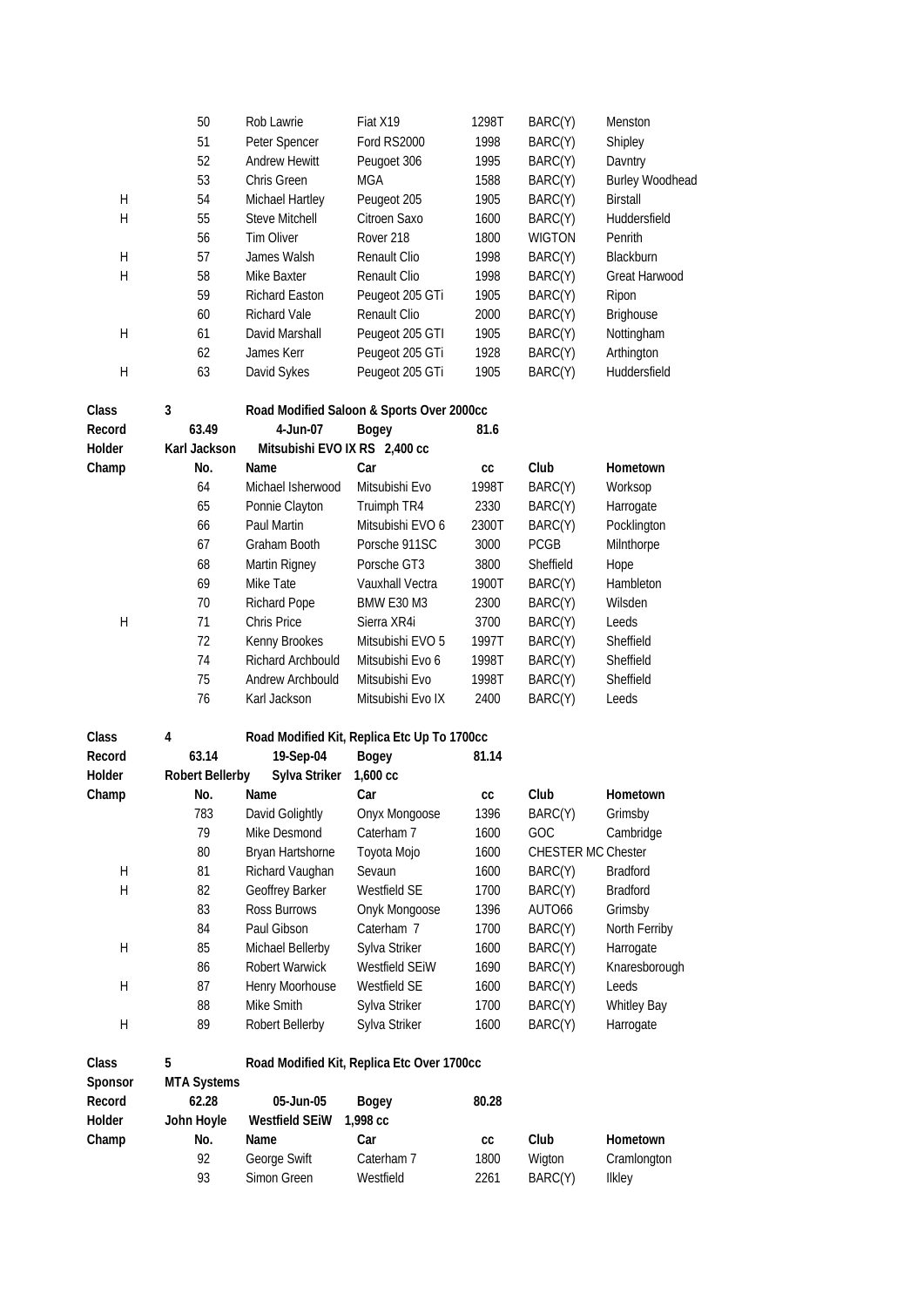|         | 94                    | John Hoyle                 | <b>Westfield SEIW</b>                                       | 1998  | BARC(Y)       | Harrogate      |
|---------|-----------------------|----------------------------|-------------------------------------------------------------|-------|---------------|----------------|
| Class   | 6                     |                            | Modified Production Cars Excl Kit, Replica etc up to 1400cc |       |               |                |
| Record  | 63.70                 | 10-May-98                  | <b>Bogey</b>                                                | 81.70 |               |                |
| Holder  | <b>Matthew Pinder</b> | <b>MG Metro</b>            | 1,380 cc                                                    |       |               |                |
| Champ   | No.                   | Name                       | Car                                                         | СC    | Club          | Hometown       |
|         | 97                    | Richard Casey              | <b>BLMC Cooper S</b>                                        | 1297  | <b>BARC</b>   | Burnley        |
|         | 98                    | Roy Bolderson              | Mini                                                        | 1380  | AUTO 66       | Leeds          |
|         | 99                    | Phil Short                 | Mini Cooper 'S'                                             | 1380  | BARC(Y)       | Ilkley         |
|         |                       |                            |                                                             |       |               |                |
| Class   | $\overline{7}$        |                            | Modified Production Cars Excl Kit, Replica 1400cc To 2000c  |       |               |                |
| Record  | 60.51                 | 07-Oct-01                  | <b>Bogey</b>                                                | 78.51 |               |                |
| Holder  | <b>Mark Waldron</b>   | Lotus Elise Turbo          | 1,396 cc                                                    |       |               |                |
| Champ   | No.                   | Name                       | Car                                                         | cc    | Club          | Hometown       |
|         | 906                   | Mike Geen                  | Peugeot 205 GTi                                             | 1905  | BARC(Y)       | Harrogate      |
|         | 907                   | Mark Teale                 | Lotus Elise                                                 | 1900  | BARC(Y)       | Bradley        |
|         | 102                   | Marcus Sutcliffe           | Lotus Exige                                                 | 1900  | <b>HMC</b>    | Mirfield       |
|         | 103                   | Martyn Stott               | Lotus Elise                                                 | 1796  | <b>WIGTON</b> | Windermere     |
| H       | 104                   | John Moxham                | Peugeot 205 GTi                                             | 1907  | BARC(Y)       | Blackpool      |
| H       | 105                   | Simon Medley               | Renault Clio                                                | 1998  | BARC(Y)       | Otley          |
|         | 106                   | Lionel Firn                | Peugeot 205 GTi                                             | 1905  | Malton        | York           |
|         | 107                   | <b>Bobby Fryers</b>        | Lotus Elise                                                 | 1900  | BARC(Y)       | Bradley        |
| H       | 108                   | Vini Dobson                | <b>VW Golf</b>                                              | 1999  | BARC(Y)       | Knaresborough  |
|         |                       |                            |                                                             |       |               |                |
| Class   | 8                     |                            | Modified Production Cars Excl Kit, Replica Etc Over 2000cc  |       |               |                |
| Record  | 59.32                 | 18-Sep-04                  | <b>Bogey</b>                                                | 77.32 |               |                |
| Holder  | Simon Bainbridge      |                            | Audi S2 Coupe 2,226 cc                                      |       |               |                |
| Champ   | No.                   | Name                       | Car                                                         | CC    | Club          | Hometown       |
|         | 914                   | Chris Mason                | Jaguar E Type                                               | 4235  | BARC(Y)       | Riccall        |
|         | 111                   | Fraser Jemmeson            | Lotus Sunbeam                                               | 2158  | BARC(Y)       | Middlesborough |
|         | 112                   | Andrew Ferguson            | Lancia Stratos                                              | 2400  | <b>VSCC</b>   | Preston        |
| H       | 113                   | Damon Gray                 | <b>BMW CSL M3</b>                                           | 3243S | BARC(Y)       | Retford        |
| H       | 114                   | Haydn Spedding             | Jaguar E Type                                               | 4235  | BARC(Y)       | Barnsley       |
|         |                       |                            |                                                             |       |               |                |
| Class   | 9                     | Formula Ford 1600 Pre-1994 |                                                             |       |               |                |
| Record  | 60.95                 | 11-Apr-04                  | Bogey                                                       | 78.95 |               |                |
| Holder  | David Bailey          | Swift SC93F                | $1,600 \text{ cc}$                                          |       |               |                |
| Champ   | No.                   | Name                       | Car                                                         | cc    | Club          | Hometown       |
| H       | 918                   | David Lanfranchi           | Royale RP16                                                 | 1600  | BARC(Y)       | Leeds          |
| Н       | 919                   | Peter Whittle              | Swift FB 91                                                 | 1600  | BARC(Y)       | Otley          |
| $\sf H$ | 921                   | Jonathan Rhodes            | Van Diemen RF87                                             | 1600  | BARC(Y)       | Scarborough    |
|         | 923                   | Ryan Moran                 | Van Diemen                                                  | 1600  | BARC(Y)       | Rochdale       |
|         | 116                   | Andrew Thorpe              | Lotus 61M                                                   | 1598  | BARC(Y)       | Huddersfield   |
|         | 117                   | Lucas van Vuren            | Van Diemen FF                                               | 1600  | <b>BARC</b>   | Thirsk         |
| Н       | 118                   | Graham Briggs              | Royale RP16                                                 | 1600  | BARC(Y)       | Wetherby       |
| Н       | 119                   | David Whittle              | Swift FB91                                                  | 1600  | BARC(Y)       | Otley          |
|         | 120                   | Ian Thomas                 | Swift SC93F                                                 | 1600  | BARC(Y)       | S Queensferry  |
|         | 121                   | Peter Rhodes               | Van Diemen RF87                                             | 1600  | BARC(Y)       | Wakefield      |
|         | 122                   | Frazer Graham              | Van Diemen RF91                                             | 1600  | <b>WMC</b>    | Workington     |
|         | 123                   | Mark Moran                 | Van Diemen RF89                                             | 1600  | BARC(Y)       | Rochdale       |
|         | 124                   | Andrew Henson              | Swift SC93                                                  | 1600  | BARC(Y)       | Rochdale       |
|         |                       |                            |                                                             |       |               |                |
| Class   | А                     |                            | Modified Production Cars Up To 1400cc                       |       |               |                |
| Record  | 57.78                 | 02-Jul-06                  | <b>Bogey</b>                                                | 75.78 |               |                |
| Holder  | <b>Robert Kenrick</b> | Caterham 7 Honda 1,137 cc  |                                                             |       |               |                |
| Champ   | No.                   | Name                       | Car                                                         | cc    | Club          | Hometown       |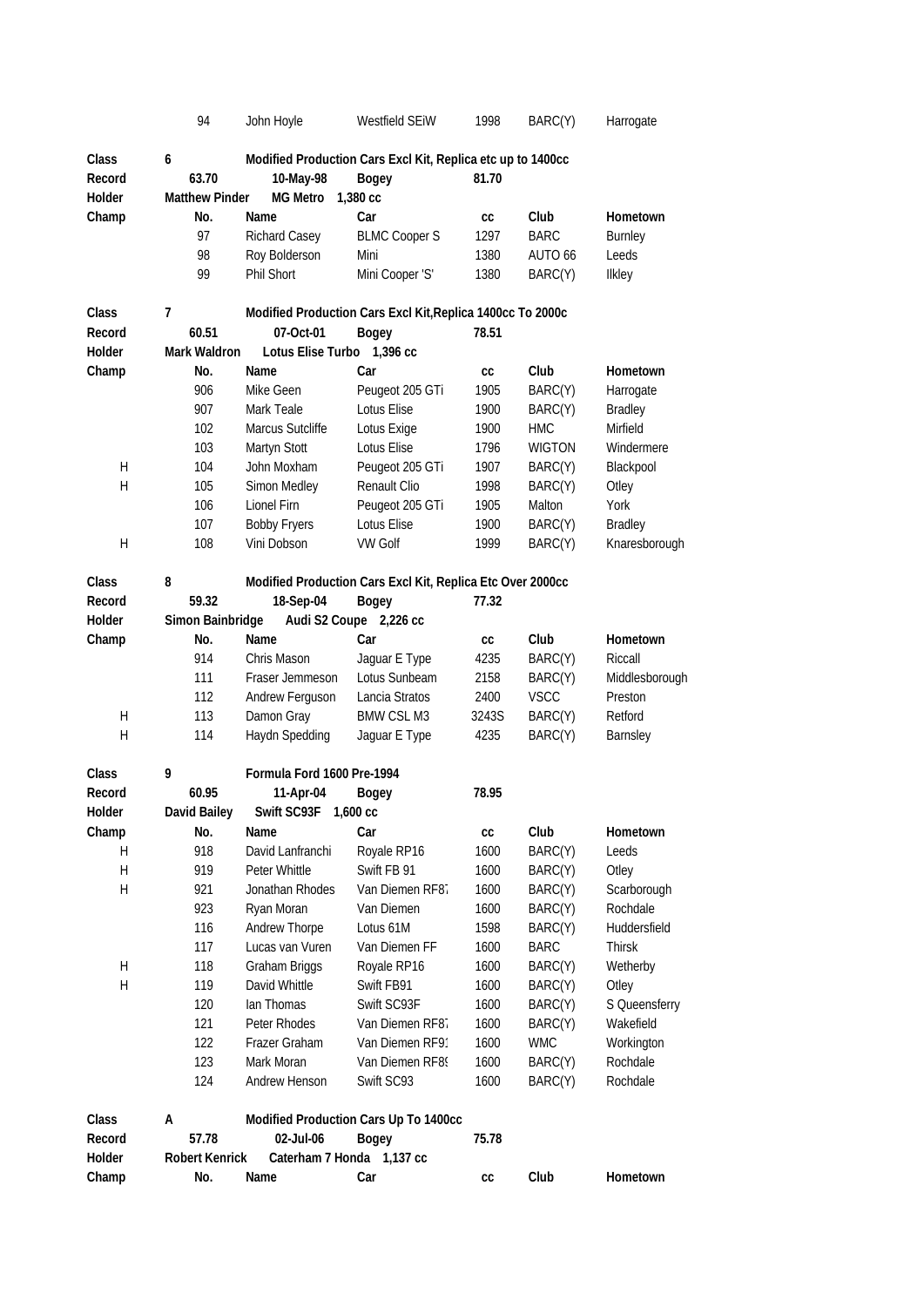|                  | 127                           | Peter Herbert                      | Westfield SE                                          | 1398         | BARC(Y)            | Richmond                     |
|------------------|-------------------------------|------------------------------------|-------------------------------------------------------|--------------|--------------------|------------------------------|
| Class            | B                             |                                    | Modified Production Cars Over 1400cc And Up To 2000cc |              |                    |                              |
| Record           | 58.33                         | 11-May-03                          | <b>Bogey</b>                                          | 76.33        |                    |                              |
| Holder           | Dave Kimberley                | Caterham 7                         | 1,998 cc                                              |              |                    |                              |
| Champ            | No.                           | Name                               | Car                                                   | СC           | Club               | Hometown                     |
| H                | 130                           | Mike Tate                          | Westfield                                             | 2000         | BARC(Y)            | Hambleton                    |
|                  | 131                           | Mick Lancashire                    |                                                       | 1998         |                    |                              |
|                  |                               |                                    | Avon Sprint                                           |              | BARC(Y)            | Jersey                       |
|                  | 132                           | David Spaull                       | Westfield SEi                                         | 2000         | BARC(Y)            | Leeds                        |
| Class            | D                             |                                    | Hillclimb Super Sports Cars Up To 2000cc              |              |                    |                              |
| Record           | 56.44                         | 05-Jul-98                          | <b>Bogey</b>                                          | 74.44        |                    |                              |
| Holder           |                               | Martin Groves Mallock MK20B 1700cc |                                                       |              |                    |                              |
| Champ            | No.                           | Name                               | Car                                                   | СC           | Club               | Hometown                     |
|                  | 135                           | Len Amy                            | Mallock Mk12                                          | 2000         | BARC(Y)            | Jersey                       |
| Class            | E                             | Sports Libre Cars Up To 1400cc     |                                                       |              |                    |                              |
| Record           | 55.36                         | 03-Jul-05                          | <b>Bogey</b>                                          | 73.36        |                    |                              |
| Holder           | <b>Edward Hollier</b>         | OMS SC1                            | 1,370 cc                                              |              |                    |                              |
| Champ            | No.                           | Name                               | Car                                                   | СC           | Club               | Hometown                     |
|                  | 940                           | <b>Richard Spedding</b>            | Centaur MK21                                          | 1200         | BARC(Y)            | Barnsley                     |
|                  | 138                           | Keith Hardy                        | Radical SR3                                           | 1396         | BARC(Y)            | Scarborough                  |
| H                | 139                           | Les Thurkettle                     | Lefti-Suki                                            | 1371         | BARC(Y)            | Goole                        |
| H                | 140                           | Peter Green                        | Centaur Mk21                                          | 1200         |                    | Huddersfield                 |
|                  |                               |                                    |                                                       |              | BARC(Y)            |                              |
| H                | 141                           | Graham Smith<br>Matthew Sutcliffe  | Van Diemen FX                                         | 1400         | BARC(Y)            | Pateley Bridge               |
|                  | 142                           |                                    | Matador Special                                       | 1197         | BARC(Y)            | Wakefield                    |
| H                | 143                           | Les Procter                        | OMS SC4CF                                             | 1400         | BARC(Y)            | Cleckheaton                  |
| Class            | F                             |                                    | Sports Libre Cars Over 1400cc and Up To 2000cc        |              |                    |                              |
|                  |                               |                                    |                                                       |              |                    |                              |
| Record           | 54.34                         | 08-Jul-07                          | <b>Bogey</b>                                          | 72.34        |                    |                              |
| Holder           | <b>Edward Hollier</b>         | OMS <sub>SC1</sub>                 | 1,585 cc                                              |              |                    |                              |
|                  | No.                           | Name                               | Car                                                   | СC           | Club               | Hometown                     |
|                  | 146                           | Martin Rigney                      | Radical SR3                                           | 1500         | Sheffield          | Hope                         |
|                  | 147                           | <b>Lindsay Mercer</b>              | Radical ProSport                                      | 1475         | BARC(Y)            | <b>Burton On Trent</b>       |
|                  | 148                           | Graham Midgley                     | OMS SC1B                                              | 1300T        | BARC(Y)            | Nelson                       |
| H                | 149                           | Jim Naylor                         | Ward WD9V                                             | 2000         | BARC(Y)            | York                         |
|                  |                               |                                    |                                                       |              |                    |                              |
| Class            | $\mathbf{I}$                  |                                    | Racing Cars Over 600cc And Up To 1100cc               |              |                    |                              |
| Record<br>Holder | 53.95<br><b>Brodie Branch</b> | 08-Jul-07<br>Force 999 cc          | <b>Bogey</b>                                          | 71.95        |                    |                              |
|                  | No.                           | Name                               | Car                                                   | cc           | Club               | <b>Hometown</b>              |
| Champ            |                               |                                    |                                                       |              |                    |                              |
|                  | 155                           | Allan Staniforth                   | Megapin 10                                            | 1098         | BARC(Y)            | Harrogate                    |
|                  | 156                           | Simon Bailey                       | <b>OMS 2000M</b>                                      | 998          | BARC(Y)            | Skipton                      |
|                  | 157<br>158                    | John Chacksfield<br>Dave Banner    | <b>OMS 2000M</b><br><b>OMS 2000M</b>                  | 1095<br>1098 | BARC(Y)<br>BARC(Y) | <b>Bradley</b><br>Nottingham |
|                  |                               |                                    |                                                       |              |                    |                              |
| <b>Class</b>     | J                             |                                    | Racing Cars Over 1100cc And Up To 1600cc              |              |                    |                              |
| Record           | 52.34                         | 08-Jul-07                          | <b>Bogey</b>                                          | 70.34        |                    |                              |
| Holder           | James Blackmore               | OMS CF04                           | $1,600$ cc                                            |              |                    |                              |
| Champ            | No.                           | Name                               | Car                                                   | cc           | Club               | Hometown                     |
| H                | 965                           | Morgan Jenkins                     | OMS CF96                                              | 1200         | BARC(Y)            | Welton                       |
| H                | 966                           | Sarah Cordingley                   | <b>OMS 2000M</b>                                      | 1370         | BARC(Y)            | Baildon                      |
| Н                | 967                           | Clive Lightburn                    | OMS CF04                                              | 1370         | BARC(Y)            | Bawtry                       |
|                  | 161                           | Don Burt                           | Van Diemen                                            | 1600         | BARC(Y)            | Pontefract                   |
|                  | 162<br>163                    | Bronwen Waggitt<br>Jason Mourant   | Brabham BT30<br>ND                                    | 1600<br>1585 | BARC(Y)<br>BARC(Y) | Boroughbridge<br>Jersey      |